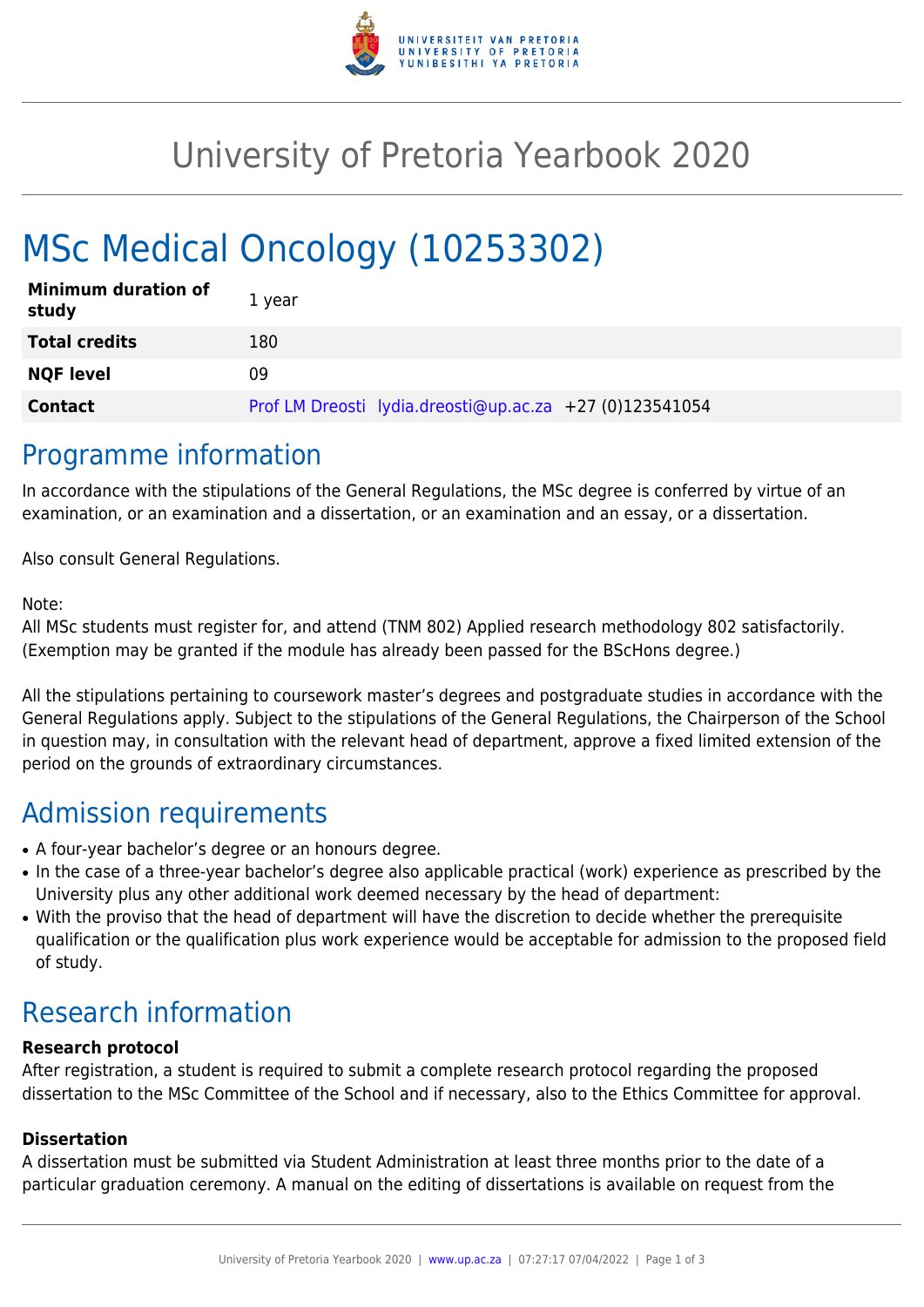

relevant head of department.

### Pass with distinction

The degree is conferred with distinction on a student who has obtained an average of at least 75% in the examination, or in the examination and the dissertation, or in the examination and the essay, or in the dissertation.